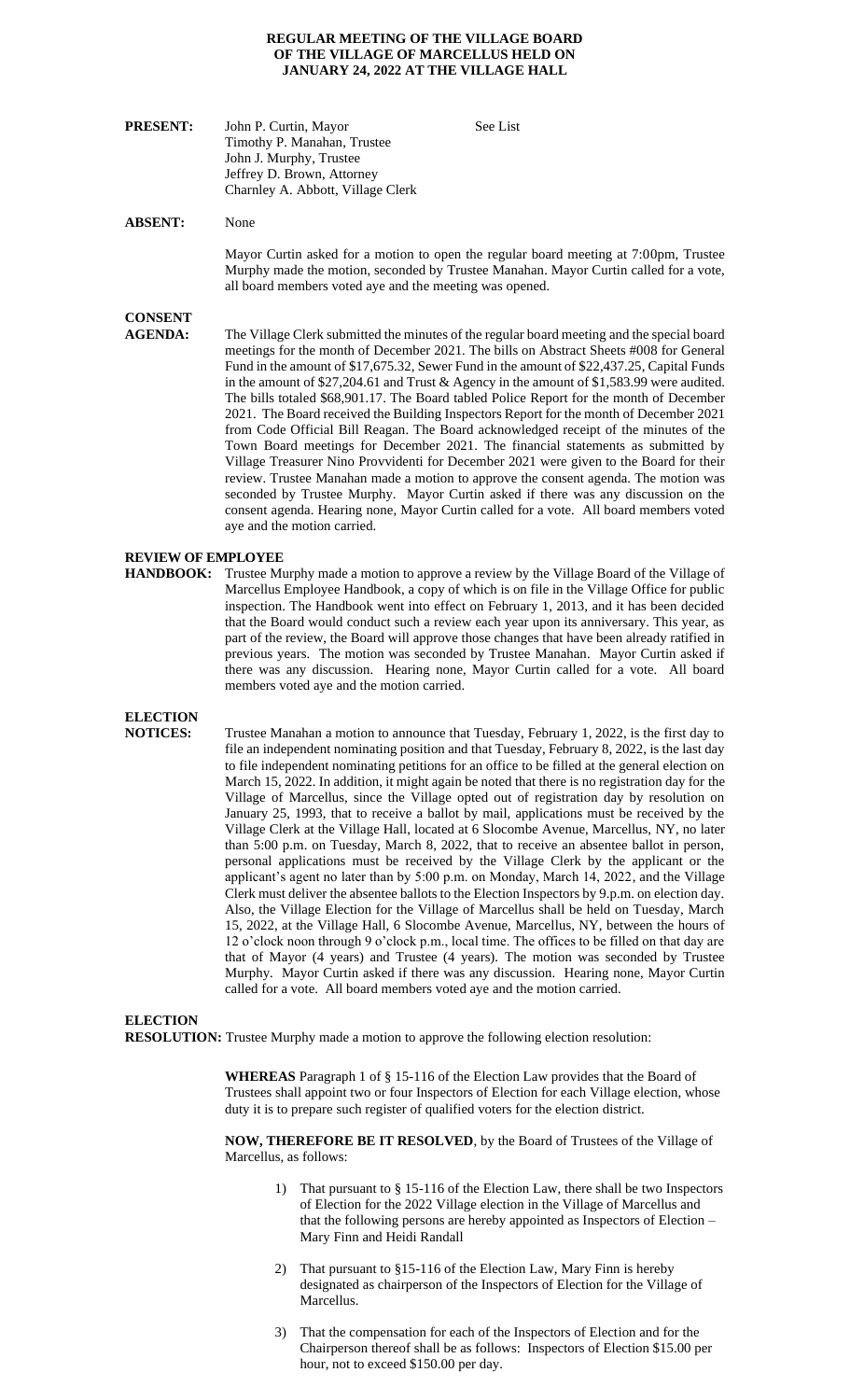- 4) That, pursuant to §15-116 of the Election Law, the following individual is hereby appointed as alternate Inspector, who shall assume the office of Inspector of Election upon the inability or refusal of an Inspector to assume or perform his or her duties and any clerical help which they may deem necessary.
	- a. Alternate Inspector of Election Joanne Perry
- 5) This resolution shall take effect immediately.

The motion was seconded by Trustee Manahan. Mayor Curtin asked if there was any discussion. Hearing none, Mayor Curtin called for a vote. All board members voted aye and the motion carried.

#### **REFUSE AND BILLING**

**ERROR:** Trustee Manahan stated that during the last billing cycle, a property owner made the Village Clerk aware that Sewer and Refuse utility bills for their property had been lower than usual for the previous two quarters. Upon investigation, the Village Clerk discovered a total of five properties had been incorrectly billed for the 1st, 2nd, and 3rd quarters of 2021 due to an error in the billing software. It was determined that consumption data provided to the Village from OCWA was not importing into the billing software for these properties, therefore causing the property owner to be sent a bill for the minimum quarterly usage, which in some cases was less than what was owed. In each case, the property owner remitted payment for the amount that was billed to them by the Village. The Village Clerk has reported this error to Williamson Law Book Co. and their technicians are working to correct the issue before the next quarterly billing takes place in April 2022. I make a motion to authorize the Village Clerk to notify each of the property owners that the minimum quarterly usage fee, which each property owner paid, does satisfy the billing cycles for the 1st, 2nd, and 3rd quarters of 2021. The motion was seconded by Trustee Murphy. Mayor Curtin asked if there was any discussion. Hearing none, Mayor Curtin called for a vote. All board members voted aye and the motion carried.

#### **MRB ENGINEERING REVIEW**

**PROPOSAL:** Trustee Murphy stated that the Village has received a proposal from MRB Engineering to provide for engineering and review services to assist the Village with State Environmental Quality Review (SEQR) review and Planning Board support services associated with the Tefft Meadows Development project. The total compensation will be hourly, as needed, and MRB Group will submit monthly statements for services rendered. MRB Group did not recommend a developer deposit be established since there will be no properties dedicated to the Village. Trustee Murphy made a motion to accept the MRB proposal to provide for engineering and review services for the Tefft Meadows Development project. The motion was seconded by Trustee Manahan. Mayor Curtin asked if there was any discussion. Hearing none, Mayor Curtin called for a vote. All board members voted aye and the motion carried.

#### **PLANNING BOARD PUBLIC**

**HEARING:** Trustee Manahan announced on behalf of the Village Planning Board, that a Public Hearing was scheduled by the Planning Board at its January 19, 2022, meeting for February 16, 2022, its regular monthly meeting. Because the Village and its engineers from MRB need a complete package (plans, drainage report, SEQR documentation, etc.) submitted to the Village at least one week prior to the public hearing, this date will allow the developer and its representatives enough time to complete the required due diligence. In addition, the site of the Public Hearing has been moved from the Village Hall to the Marcellus Free Library to accommodate what is expected to be a larger than normal crowd. Trustee Manahan made this announcement on behalf of the Village Planning Board, and authorized the Village Clerk to publish legal notice regarding the above-mentioned date, time and place for the Public Hearing in the official newspaper of record.

## **ZBA PUBLIC**

Trustee Murphy announced on behalf of the ZBA Board, that a hearing was scheduled by the Zoning Board of Appeals for February 7, 2022 to discuss a parking variance for the Tefft Meadows Development Project. Trustee Murphy made this announcement on behalf of the Village ZBA Board, which authorized the Village Clerk to publish legal notice regarding the above-mentioned date, time and place for the Public Hearing in the official

#### **ONONDAGA COUNTY DOT FUEL**

newspaper of record.

**CONTRACT:** Trustee Manahan made a motion to approve a contract amendment extension for three years with Onondaga County DOT for the purchase of fuel from Onondaga County DOT for the Village of Marcellus vehicles through December 31, 2024. The motion was seconded by Trustee Murphy. Mayor Curtin asked if there was any discussion. Hearing none, Mayor Curtin called for a vote. All board members voted aye and the motion carried.

#### **BUDGET MODIFICATIONS:**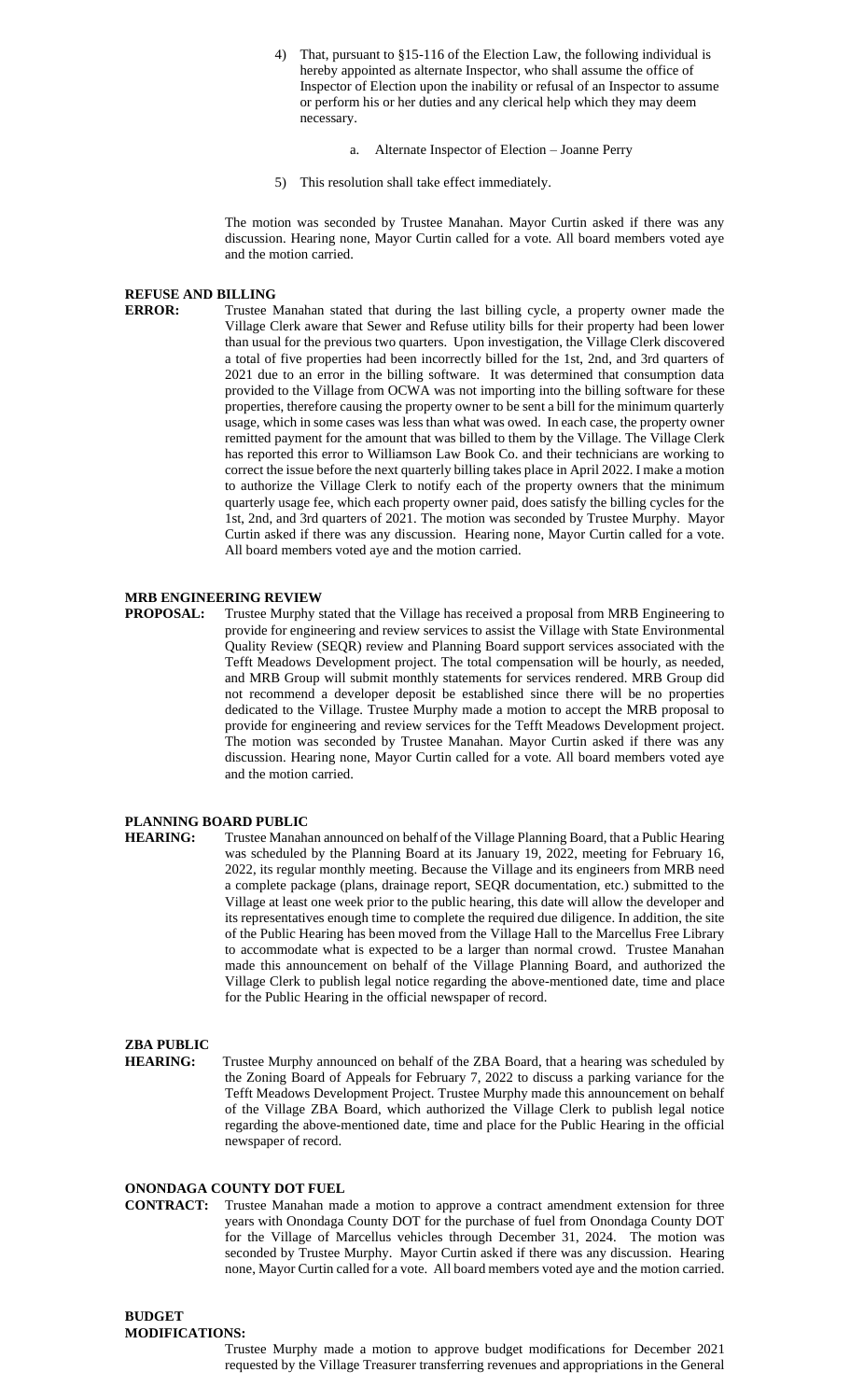and Sewer Funds. The motion was seconded by Trustee Manahan. Mayor Curtin asked if there was any discussion on the budget modifications. Hearing none, Mayor Curtin called for a vote. All board members voted aye and the motion carried.

## **ANNOUNCE VILLAGE**<br>**MEETINGS:** Trustee N

Trustee Manahan made note of the list of those meetings scheduled for February 2022, which is provided for those so interested – please note that the Village Offices will be closed on Monday, February  $21<sup>st</sup>$  for the Presidents' Day Holiday – there is **NO** trash delay because of this holiday. Also, the next meeting of the Olde Home Days Committee, 2021, will take place, tentatively, on Thursday, February 3, 2022 in the Village Hall Center, at 6:30 p.m.

#### **UPDATES FROM THE**

**MAYOR:** The following updates are posted on the Village of Marcellus website and available at the Village Office for any interested party as well.

- Another Police Update the Prescription/Drug Drop-Off Box as well as the dropoff box for needle and syringe disposal, both located in the lobby of the Village Hall, continue to be a welcome addition to the Village. Any numbers of individuals continue to take advantage of using the drop-off boxes to dispose of any prescription or other drugs, as well as needles and syringes anonymously. We would also announce that complimentary containers, specifically designed for the disposal of used needles and syringes, are available from the Village Clerk, while supplies last.
- b. F.O.G. (Fats, Oils, Grease) in the wastewater is a topic that had been much discussed and will continue to be on the WPCP's agenda in the months ahead. We continue to provide a flyer that emphasizes the need to keep Fats, Oils and Grease out of the sanitary sewer system.
- c. No Parking November 1st to April 1st the public should know as of November 1, 2021, there is no parking allowed on any street in the Village of Marcellus from 2 a.m. to 7 a.m. so that the Highway Department can plow snow. This no parking ban will remain in effect until April 1, 2022. If ticketed by Village Police, the fee will be \$35.00. We urge residents to use the Village parking lots for any overnight parking situations.
- d. Snow Plowing as in the past, we would like to alert independent snowplow operators that it is illegal to plow or shovel snow or ice during snow removal operations upon a village sidewalk or other public way. While most of the independent snowplow operators in the Village comply as much as possible with the law, there are some who need to be reminded that if a driveway is being plowed, that snow **CAN NOT** be plowed into the street. **NOR** can the snow be plowed out of a driveway, across the street and into the village right-of-way across from the plowed driveway. Some drivers have claimed that they have no place to put the snow. That, however, is not an excuse to put the snow into the street, nor across the street when plowing. The Village is not responsible for snow that accumulates on a resident's property and the Village is not responsible for removing snow that has been plowed onto the Village right-of-way. We ask that independent snowplow drivers take this into consideration when they are plowing residential properties in the village. No snow should be plowed onto a village street or sidewalk, and any that has been, accidentally, must be removed before finishing the job.
- e. Notes on the Governor's Budget Governor Hochul's State of the State Address earlier this month contained several excerpts that affect local government including the following.
	- Deliver a \$1 Billion Property Tax Rebate for More Than 2 million New York Families (p 60)
	- Renew and Modernize Our State's Roads and Bridges (p 94)
	- Revitalize and Spur Economic Growth Across Downtowns (p 115)
	- Renew Funding for and expand the "Restore New York Communities" Blight Removal Initiative (p 118)
	- Provide Critical State Funding for Arts and Culture
	- Bring Affordable Broadband to New Yorkers and Transform the State's Digital Infrastructure with over \$1 Billion in New Investments (p 120)
	- Encourage the Creation of Safe Accessory Dwelling Units (p 130)
	- Spur Transit-Oriented Development (p 131)
	- Harden Infrastructure and Improve Reliability for Emergency Services Statewide (p 155)
	- Increase Funding for Clean Water, Clean Air & Green Jobs Environmental Bond Act to \$4 Billion (p 162)
	- Improve the Brownfield Cleanup Program and Promote Redevelopment (p 164)
	- Require Producers, Not Taxpayers, to Cover the Cost of Recycling (p 165)
	- Safeguard the State's Water Resources (p 166)
	- Strengthen Ethics Requirements for Local Officials (p 220)
	- (The full address can be found at: <https://www.governor.ny.gov/sites/default/files/2022>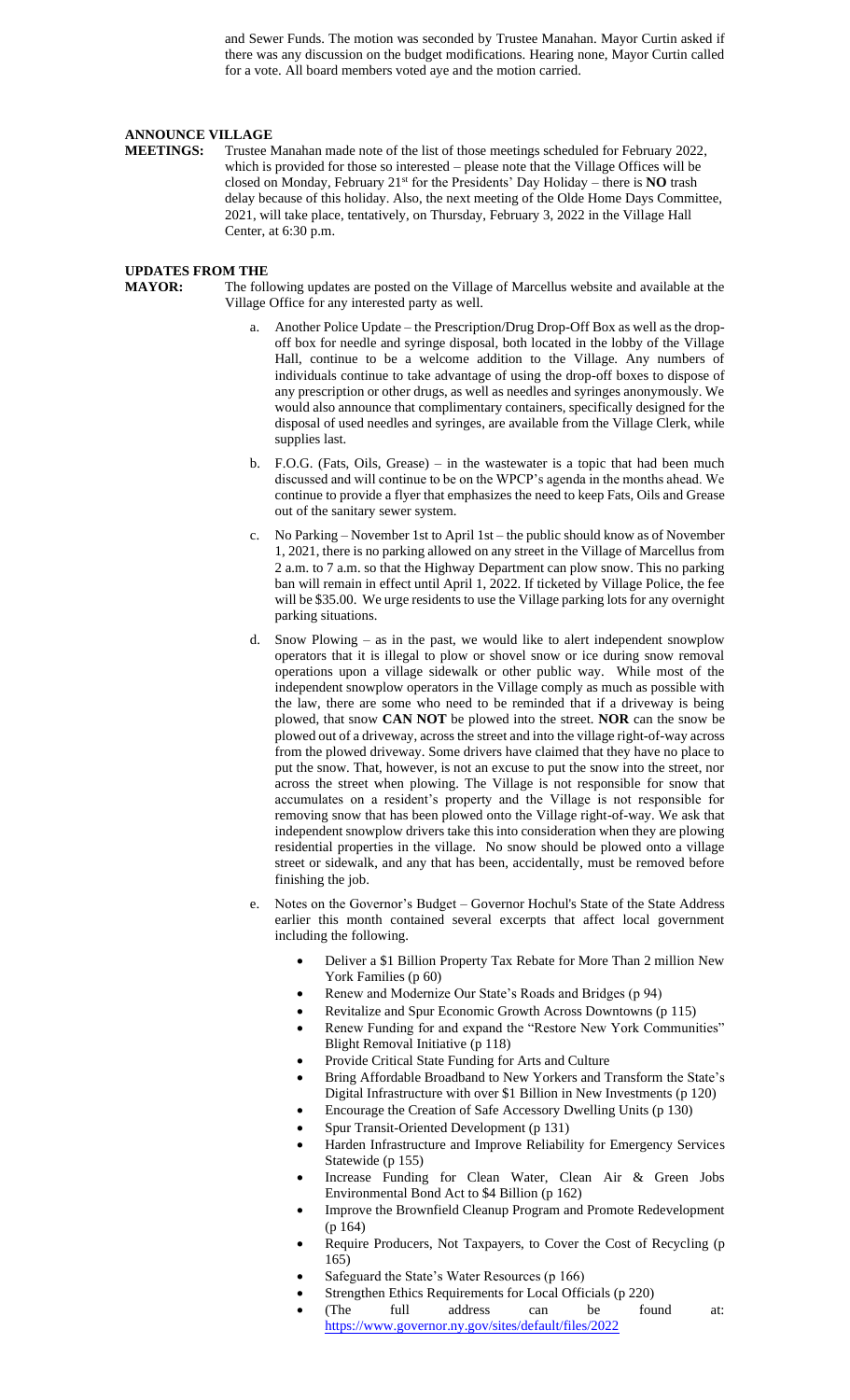- f. A friendly reminder what not to flush from your Village Operators: The two biggest causes of sewer clogs are "flushable" wipes and fats, oils, and grease (FOG). Unlike toilet paper, wet wipes remain intact and tangle into massive clogs that jam pumps and block pipes. When a product is labeled "flushable" it generally means that it will clear your toilet bowl. It doesn't mean it will clear your pipes or break down in the sewer system or at your wastewater treatment plant. Truly flushable items are ones that break into small pieces quickly, are not buoyant, and only contain materials, which will readily degrade in a range of natural environments (like paper, not plastic). Grease cools as it travels through pipes. Over time, the accumulation of grease builds up and can block an entire pipe. Garbage disposals do not keep grease out of the pipes, they only shred it into smaller pieces. Commercial additives including detergents that claim to dissolve grease, may pass it down the line and cause problems away from the source. The results of a grease-blocked sewer pipe can be sewage overflows in your home, expensive and unpleasant cleanup that often must be paid for by the property owner, and possible contact with disease-causing organisms. It can also add to the cost of operating and maintaining your sewers and the wastewater treatment plant. Flushing wipes, grease, or other non-disposable items can impact you and your neighbor's sewer system. Thank you for considering the impact these items may have on your sanitary sewer system before you flush!
- g. Planning Board Tefft Meadows Development project members of the Planning Board and Village Board met on October 20, 2021, and again on November 11, 2021, to discuss a proposed development of 8 Paul Street, currently an old lumberyard. Representatives from the Christopher Community presented their concept for a senior housing project at the site on Paul Street and toured the site. A Public Hearing also took place on Wednesday, December 15, 2021, and again on January 19, 2022, at the Marcellus Free Library at which time representatives from Christopher Community presented updated plans for the project, as well as listened to any concerns that residents of the community had. The Planning Board will be the lead agency and Village Engineers will need to review complete plans. There are several issues that will have to be addressed, including surface water runoff, site grading on individual lots, road construction, sidewalks, curbing, and lighting, among others. The Planning Board has scheduled another Public Hearing on February 16, 2022, (depending on the recommendations of the engineers involved) again at the Marcellus Free Library to accommodate what is expected to be a larger than normal crowd, and to allow for more continued discussion of the project. The Planning Board Minutes from its January 19, 2022 meeting, as well as the minutes from its December Board meeting, and other detail on the proposed project can be found at the following link: <https://www.villageofmarcellus.com/tefft-meadows.html>
- h. Baltimore Ridge Development continues to move along quite well, and as of this date, all permits have been issued, and development of the site has begun with the construction of an entrance road, the clearing of several trees, and the building of the required storm water detention pond. In addition, sight distance conditions on South Street Road, as required by Onondaga County DOT, have been met and the installation of storm and sanitary sewer pipes are complete. Other utilities (water, cable, telephone, electric and gas) are forthcoming. While the roads into the development have been stoned, and some asphalt installation has been done, the latter is not yet complete.
- i. The Village Board is pleased to announce that the Village was awarded almost \$500,000 for the 2021 Main St Grant Program. There are 18 projects included in the Village Center and it is sure to make a significant impact on the community. These projects will have to follow all normal application and permitting requirements, and some may be referred to the Planning Board as the process unfolds. The Village is most grateful to County Executive Ryan McMahon and the Office of Community Development as well as the Onondaga County Legislature for providing funds to help revitalize and beautify many parts of the Village of Marcellus, as they did last year when 14 Village properties were awarded almost \$300,000 under the County Main Street Façade Grant program.
- Olde Home Days, 2022 (June 3, June 4 and 5) tentatively, and depending on the pandemic, the next meeting of the 2022 OHD Committee will be held on Thursday, February 3, 2022, at the Village Hall, beginning at 6:30 p.m.
- k. Green Gateway Project is one that we hope will result in an environmentally positive gateway entrance to our Village – at the site of the former woolen mill on North Street. Printed copies of a project summary are provided for the benefit of residents and are available in the Village office, as well as on the Village website (click on http://villageofmarcellus.com and then on News, then Village News. While the coronavirus has interrupted and delayed our plans, the Village, and the students at MCS continue working on the site and it is hoped that conditions will soon improve so that the project will begin anew in the months ahead.
- l. Village Parking Improvements the reconstruction of parking in front of 2-6 East Main Street from a perpendicular to a parallel configuration has been completed and we have had several compliments from residents of the community who felt that the parking change was long overdue, and the finished design has added to a much-enhanced village center.
- m. New Business in the Village Riseform, a Nano Brewery has opened on a limited weekend basis at #4 East Main Street and an ice cream and deli shop is expected to open soon at #2 East Main. We welcome these new businesses to the Village